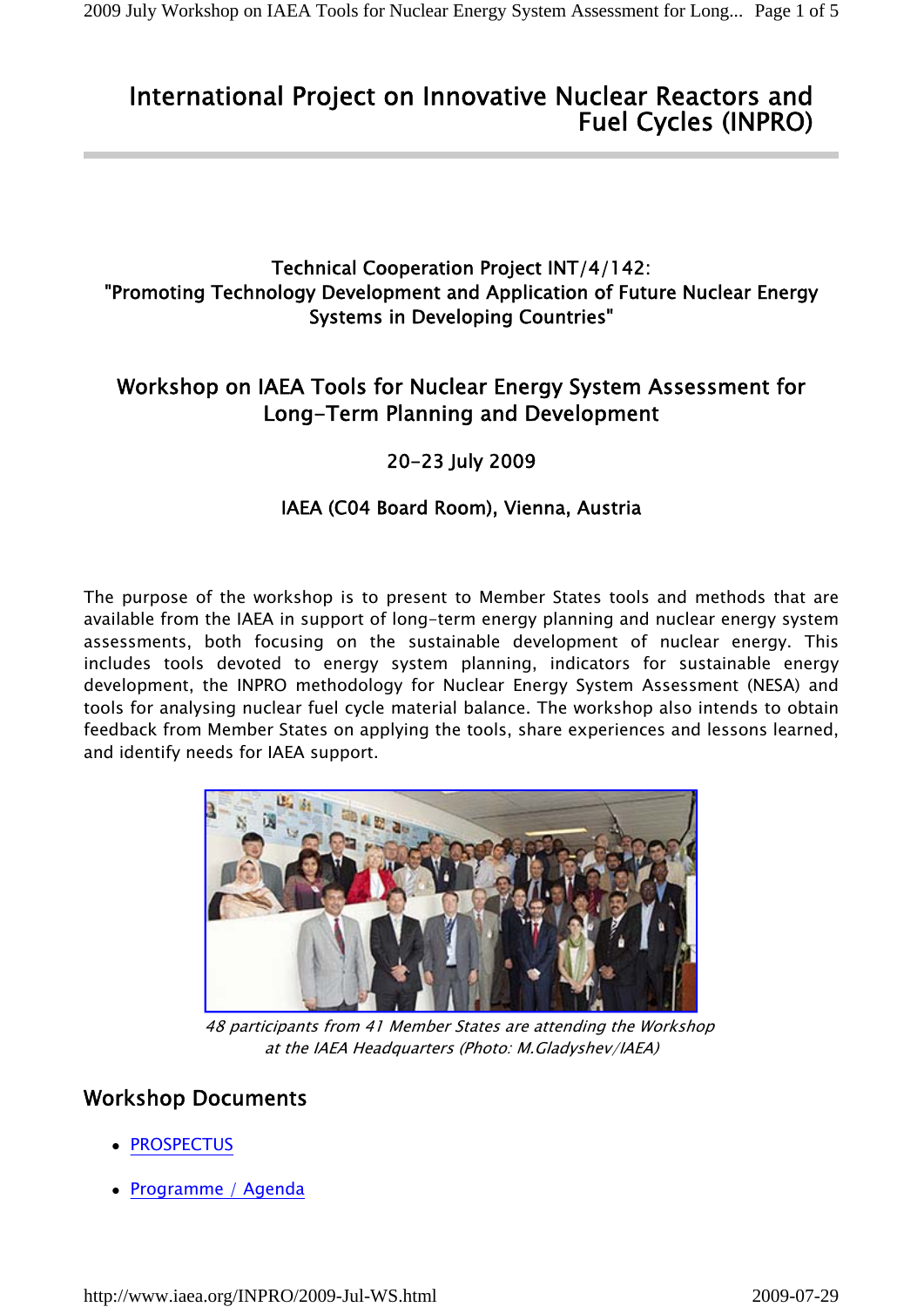[Last updated: 2009-07-17]

- Draft Brochure: IAEA Tools and Methodologies for Energy System Planning and Nuclear Energy System Assessments
- INPRO Methodology for NESA Basic and Simplified Structure
- Energy Indicators for Sustainable Development

## Presentations made during the Workshop

 Opening Statement by Mr Y. Sokolov, Deputy Director General, Department of Nuclear Energy, and INPRO Project Manager

## Session 1: Integrated Approach to Energy Planning and Nuclear Energy Development

 Conceptual framework of an integrated approach for long-term energy development and NESA (A.I. Jalal / R. Beatty)

## Session 2: Energy Assessment for Long-Term Planning

- Energy and sustainable development (M. Howells)
- Methodology and tools for energy planning (K.Y. Nam)
- Indicators for sustainable energy development (R.A. Roehrl)
- Capacity building (A.I. Jalal)

### Session 3: NESA using the INPRO Methodology

- Introduction and Overview of the Methodology (F. Depisch)
- INPRO Assessment in the area of Economics (P. Florido)
- INPRO Assessment in the area of Infrastructure (T. Mazour)
- INPRO Assessment in the area of Waste Management (Z. Drace)
- INPRO Assessment in the area of Proliferation Resistance (B. Moran)
- INPRO Assessment in the area of Physical Protection (M. Gregoric)
- INPRO Assessment in the area of Environment (S. Fesenko)
- INPRO Assessment in the area of Safety (F. Lignini)
- Summary of lessons learned and benfits from case studies performed by INPRO Members (R. Beatty)
- NESA support package (R. Beatty)

### Session 4: Case Studies and Future Plans

Experience from Member States:

- 1. Energy planning: Ghana (J. Mawunyo) and Vietnam (Doan Phac Le)
- 2. Case studies using the INPRO Methodology: Ukraine (E. Nearonov) and Brazil (O. Goncalves)

Future Plans: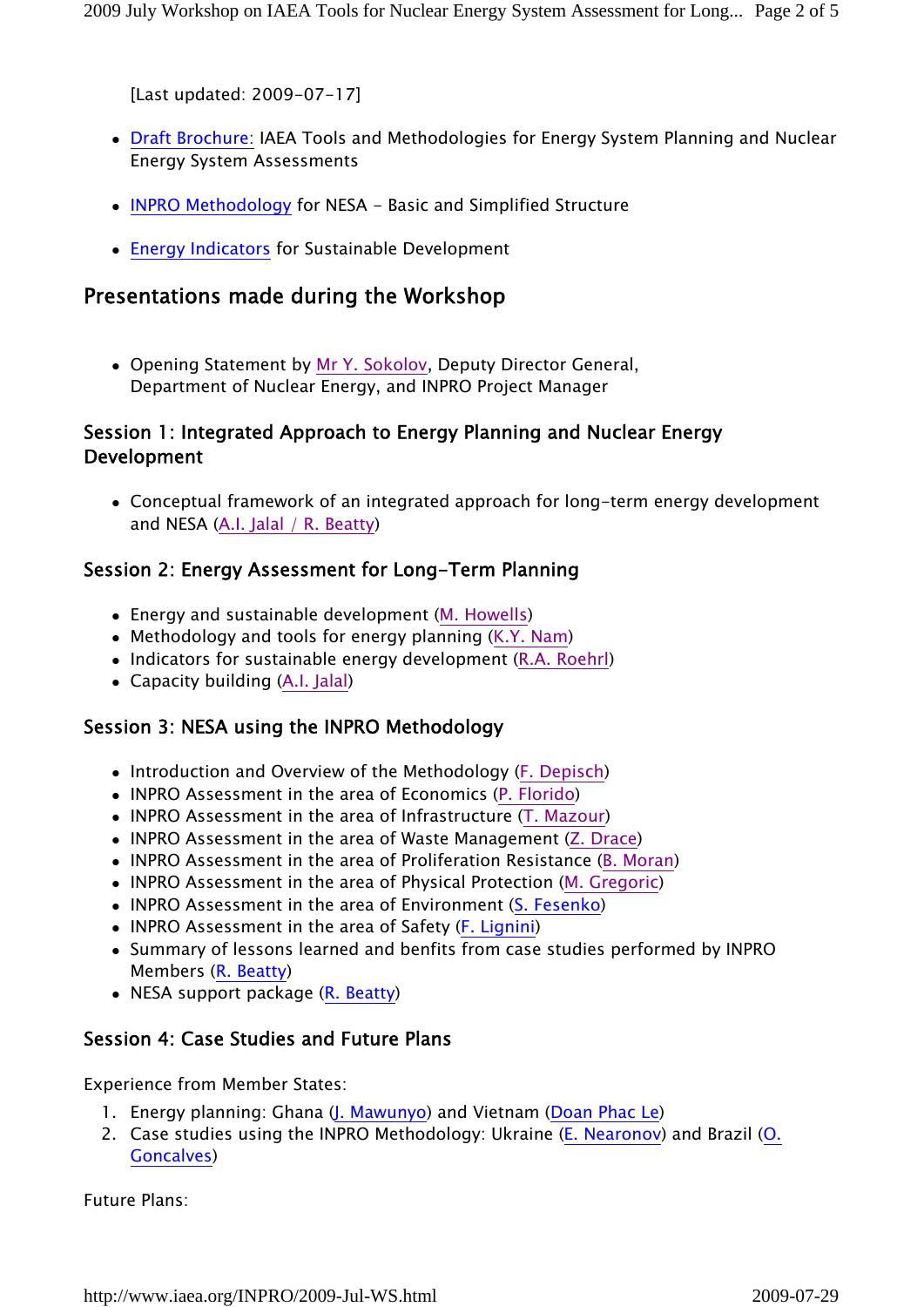- 1. Energy planning development tools (A.I. Jalal)
- 2. INPRO Action Plan for 2010 and 2011 (P. Gowin)

### Session 5: Additional IAEA-INPRO Tools to Support NE Deployment

- 1. Tools for Lifecycle analyses: DESAE code (V. Tsibulsky), NFCSS code (G. Fesenko)
- 2. Application to the analyses of future scenarios on global vision/CPs GAINS and FINITE (P. Villalibre)

#### Session 6: Related Infrastructure Activities

- Nuclear infrastructure development for newcomers: Milestones document and INIR (T. Mazour)
- Nuclear Security Concerns and Activities (M. Gregoric)

#### Session 7: Needs of Member States and Summary

- Statement by Ms A. Cetto, Deputy Director General, Department of Technical Cooperation
- National and regional support from TC to MSs interested in using the IAEA tools for energy development and NESA (I. Videnovic)

#### Comments and Suggestions from Participants

- India (A. Srivastava)
- o Brazil (O. Goncalves)
- Pakistan (I. Ahmad)
- $\circ$  Belarus (B. Popov)
- Russian Federation (A. Sintsov)

## Exhibition

- Visual Presentations: TC, PESS, INPRO
- Workshop Poster

## Photos











# Background Information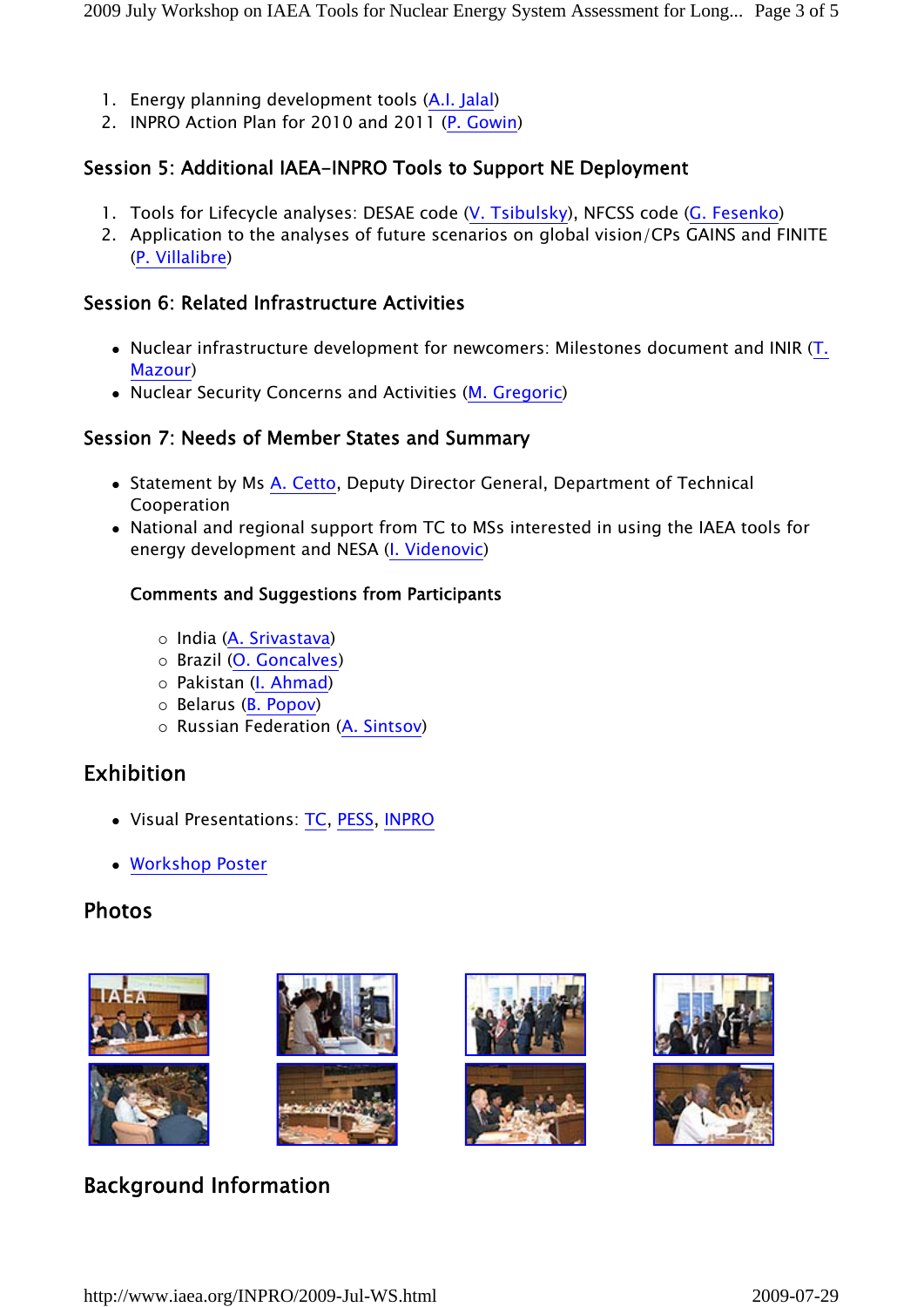- Planning & Economic Studies Section (PESS): Analysis for Sustainable Energy Development
- International Project on Innovative Nuclear Reactors and Fuel Cycles (INPRO)
- Guidance for the Application of an Assessment Methodology for Innovative Nuclear Energy Systems INPRO Manual - Overview of the Methodology, IAEA-TECDOC-1575 Rev. 1 (2009)
- INPRO Progress Report 2008
- Other INPRO Publications

## General Information

- Visa Information
- List of Hotels
- Vienna Transportation Information
- Vienna Information on www.wien.info
- Guide to the Vienna International Centre

# IAEA Responsible Officers

### Workshop Directors:

Mr. Palmiro Villalibre, INPRO Group, Division of Nuclear Power, Department of Nuclear Energy; tel.:  $+43$  1 2600 26718, e-mail: p.villalibre@iaea.org

Mr. Ahmed Irej Jalal, Planning and Economic Studies Section (PESS), Department of Nuclear Energy; tel.:  $+43$  1 2600 22780, e-mail: a.jalal@iaea.org

### Programme Management Officer:

Mr. Ivan Videnovic, Europe Section 2, Department of Technical Cooperation; tel.: +43 1 2600 22409, e-mail: i.videnovic@iaea.org

## Technical Officers:

Mr. Peter J. Gowin, Programme Liaison Officer, INPRO, Division of Nuclear Power, Department of Nuclear Energy; tel.: +43 1 2600 22848, e-mail: peter.gowin@iaea.org